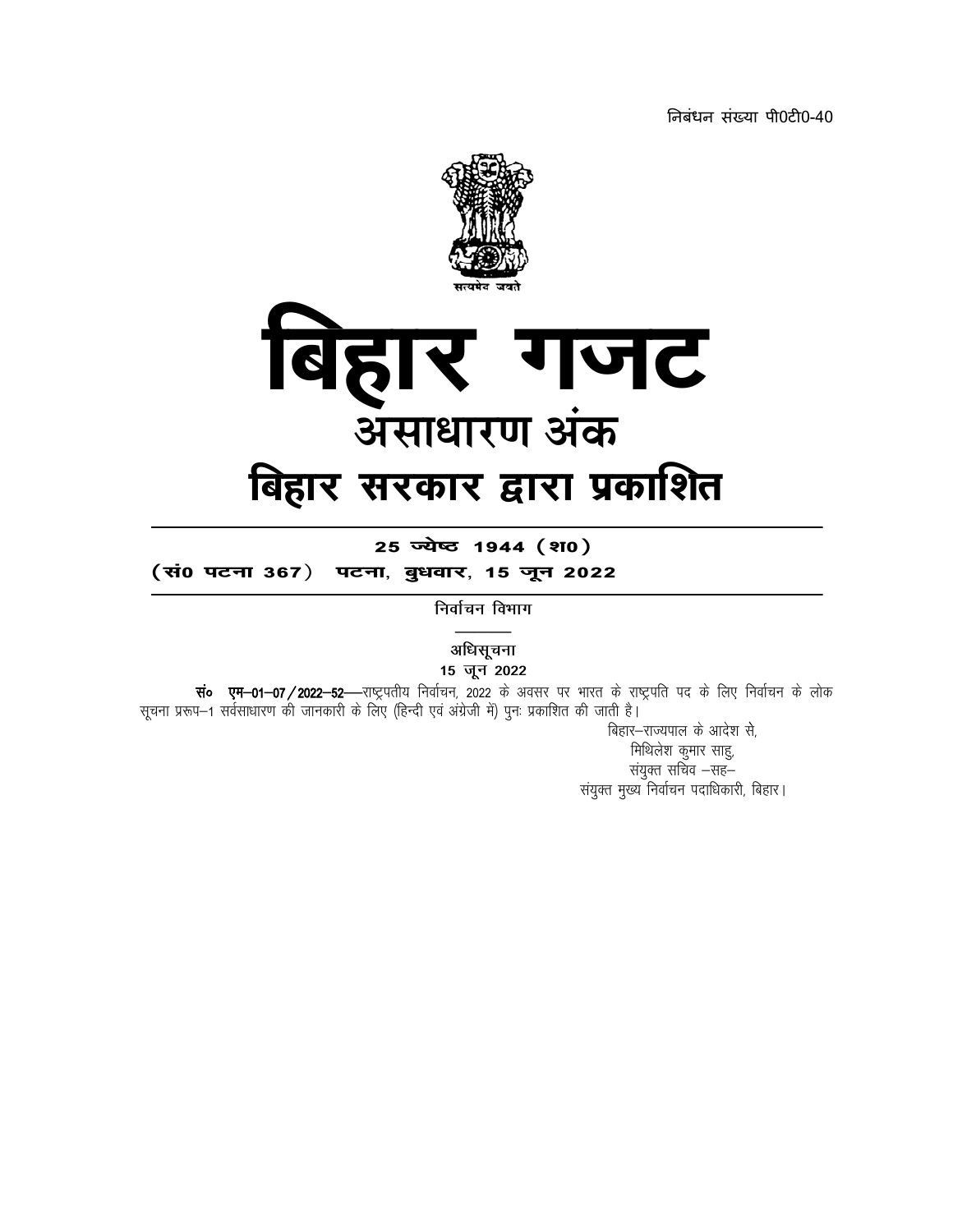**भारत के असाधारण राजपğ, भाग-II, खंड-3, उपखंड (iii) Ǒदनांक 15 जून, 2022 मɅĤकाशनाथ[**

**ĤाǾप 1**

*(*राçĚपतीय और उपराçĚपतीय Ǔनवा[चन Ǔनयम*, 1974* का Ǔनयम *3* देͨखए*)*

**भारत के राçĚपǓत पद के ͧलए Ǔनवा[चन कȧ लोक सचू ना**

भारत के राष्ट्रपति पद भरने के लिए निर्वाचन करने के लिए, निर्वाचन आयोग द्वारा, राष्ट्रपतीय और उपराष्ट्रपतीय निर्वाचन अधिनियम, 1952 की धारा 4 की उपधारा (1) के अधीन अधिसूचना निकाल दी गई है, अत: ऐसे निर्वाचन के लिए रिटर्निंग आफिसर, मैं पी.सी. मोदी सूचना देता हूं कि –

- (i) अभ्यर्थी या उसके प्रस्थापकों या समर्थकों में से किसी एक द्वारा नामनिर्देशन पत्र निम्नहस्ताक्षरकर्ता को कमरा सं. 29, भूतल, संसद भवन, नई दिल्ली में उसके कार्यालय में या यदि वह अपरिवर्जनीय रूप से अनुपस्थित हो, तो सहायक रिटर्निंग आफिसर श्री मुकुल पांडे, विशेष कार्य अधिकारी अथवा श्री सुरेन्द्र कुमार त्रिपाठी, संयुक्त सचिव और मुख्य सतर्कता अधिकारी, राज्य सभा सचिवालय को उक्त कार्यालय में 29 जून, 2022 तक (लोक अवकाश- दिन से भिन्न) किसी दिन 11 बजे पूर्वाह्न और 3 बजे अपराह्न के बीच परिदत्त किए जा सकेंगे;
- (ii) हर एक नामनिर्देशन पत्र के साथ उस संसदीय निर्वाचन-क्षेत्र की निर्वाचक नामावली में अभ्यर्थी से सम्बद्ध प्रविष्टि की एक प्रमाणित प्रति लगाई जाएगी जिसमें अभ्यर्थी निर्वाचक के रूप में रजिस्ट्रीकृत है*;*
- (iii) हर अभ्यर्थी केवल पन्द्रह हजार रुपये की राशि जमा करेगा या जमा करवाएगा। यह रकम नामनिर्देशन पत्र प्रस्तुत करते समय रिटर्निंग आफिसर के पास नकद जमा की जा सकेगी या भारतीय रिजर्व बैंक या किसी सरकारी खजाने में इससे पहले जमा की जा सकेगी और पश्चात्कथित दशा में ऐसी रसीद का, जिसमें यह दर्शित किया हो कि उक्त राशि जमा कर दी गई है, नामनिर्देशन पत्र के साथ लगाया जाना आवश्यक होगा;
- (iv) नामनिर्देशन पत्रों के प्ररूप पूर्वोक्त कार्यालय से पूर्वोक्त समय पर प्राप्त किए जा सकेंगे*;*
- (v) अधिनियम की धारा 5ख की उपधारा (4) के अधीन नामंजूर किए गए नामनिर्देशन पत्रों से भिन्न नामनिर्देशन पत्रों की संवीक्षा समिति कमरा सं. 62, प्रथम तल, संसद भवन, नई दिल्ली मɅ**, बृहèपितवार 30 जून, 2022 को पवू ा[ƹ 11 बजे** कȧ जाएगी;
- (vi) अभ्यर्थिता वापस लेने की सूचना अभ्यर्थी, या उसके प्रस्थापकों या समर्थकों में से किसी एक द्वारा, जो अभ्यर्थी द्वारा लिखित रूप से इस निमित्त प्राधिकृत किया गया हो, निम्नहस्ताक्षरकर्ता को, उपरोƠ पैरा (i) मɅ ǐविनǐद[ƴ èथान मɅ **2 जुलाई, 2022 को तीन बजे अपराƹ से पहले** परिदत्त की जा सकेगी*:*
- (vii) निर्वाचन लड़े जाने की दशा में मतदान इन नियमों के अधीन नियत किये गये मतदान के स्थान मɅ **सोमवार, 18 जुलाई, 2022 को पवू ा[ƹ 10 बजे और अपराƹ 5 बजे** के बीच होगा।

नई दिल्ली, पाटिक बाद कर साथ करने के प्रशासन करने के प्रशासन करने के प्रशासन करने के प्रशासन कर से प्रशासन कर स दिनांक 15 जून, 2022 राष्ट्रपतीय निर्वाचन, 2022 के लिए रिटर्निंग आफिसर और महासचिव, राज्य सभा ।